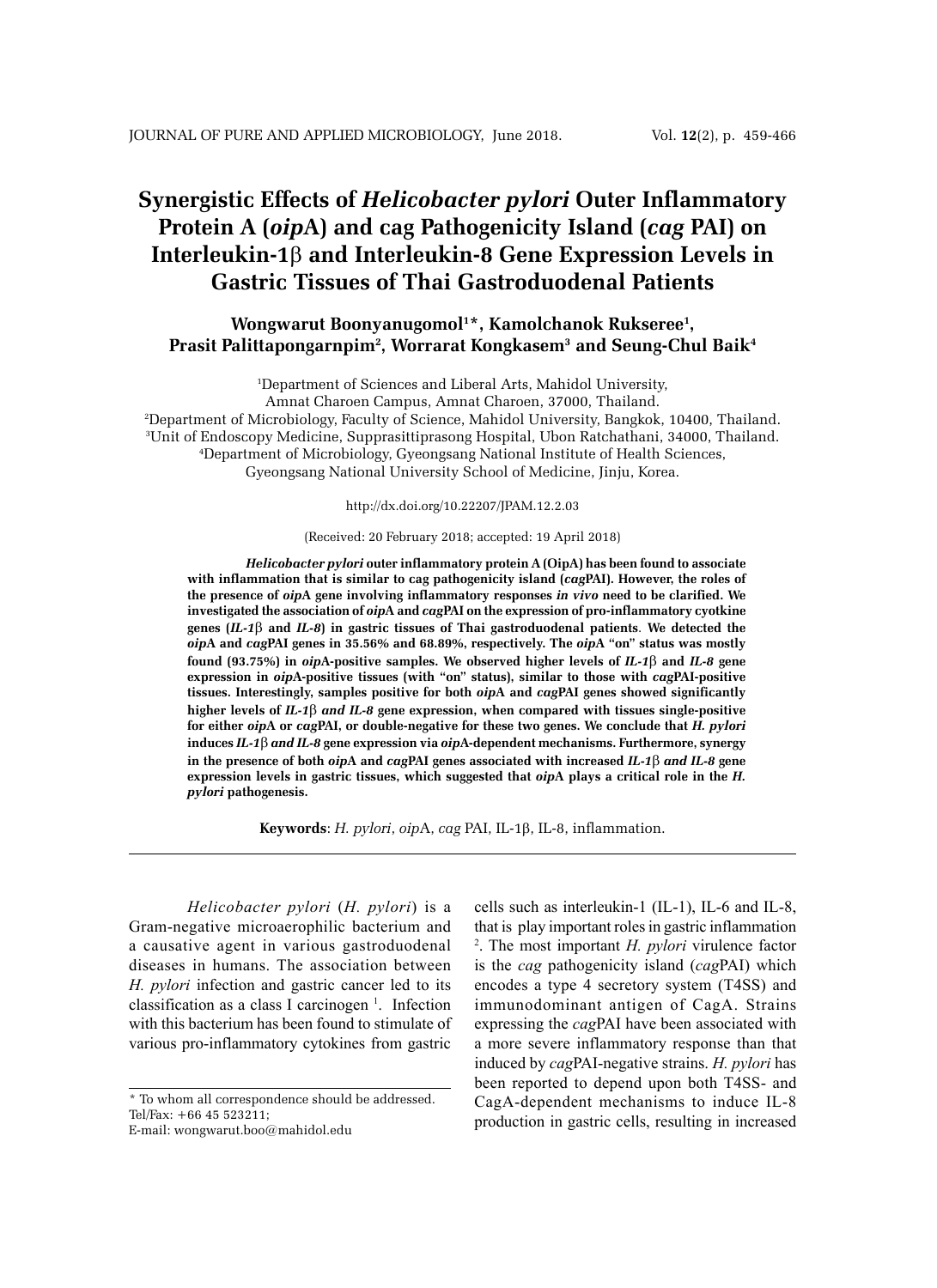inflammation 3,4. It has also been shown that studies of gastric biopsies from patients infected with *H. pylori cag*-positive strains induce significantly more IL-1α and IL-1β than do *cag*-negative strains<sup>5</sup>. Therefore, several studies have suggested that the *H. pylori cag*PAI is a putative marker for virulent strains of *H. pylori* that are associated with severe gastroduodenal diseases, especially gastric adenocarcinoma<sup>6,7</sup>. Interestingly, however, some IL-1β and IL-8 responses have also been found to be independent of the *cagPAI* mechanisms <sup>8,9</sup>. Therefore, we speculated that several *H. pylori* virulence factors may be involved together in promoting inflammation and disease severity.

Bacterial adherence to gastric epithelial cells is a critical step in *H. pylori* pathogenesis. *H. pylori* contains a large family of outer membrane proteins (OMPs), comprising 32 members involved in adhesion, immunostimulatory functions and micropore formation <sup>10,11</sup>. The outer inflammatory protein A (OipA), or HopH, encodes one of the outer membrane proteins, with the *oip*A gene located approximately 100 kb from the *cag* PAI in the *H. pylori* genome 12. Aside from promoting bacterial adherence to gastric epithelial cells, OipA (status "on") increases inflammatory responses by inducing IL-8 production and regulating its secretion through the PI3/Akt pathway in these cells 13. Using purified OipA protein was shown to cause cell cytotoxicity and apoptotic cell death by modulation of Bax/Bcl-2 levels in the AGS human gastric epithelial cell line, indicating that *H. pylori* OipA may play a pathogenic role by damaging host cells 14,15. However, previous studies on the role of OipA-induced inflammation have been reported and revealed that mutagenesis of the *H. pylori oip*A gene did not alter IL-8 production in gastric cells *in vitro* nor in animal model studies <sup>16,17</sup>. Currently, the effect of *H. pylori* OipA on inflammatory responses of IL-8 is still controversial, in particular its role *in vivo*. Additionally, the association of OipA with the expression of IL-1 $\beta$  has not yet been examined. We hypothesized that *H. pylori* OipA may associate with pro-inflammatory responses by regulating the expression of IL-1β and IL-8 in the human gastric cells *in vivo*. To investigate this question, the purpose of the current study was to determine the association between the *oip*A and *cag*PAI gene status of *H. pylori* infections with *IL-1*β and *IL-8* gene expression levels in the

gastric tissue samples from Thai subjects with gastroduodenal disease (gastritis and peptic ulcer disease).

## **MATERIALS AND METHODS**

## **Patients and Sample Collection**

Gastric tissues were obtained from subjects undergoing gastroduodenal examination at the unit of endoscopy medicine, Supprasittiprasong Hospital, Ubon Ratchathani, Thailand. *H. pylori* infection status of the subjects was determined by the Rapid Urease Test kit (RUT). A total of 45 gastric tissues were collected for this study from subjects with confirmed gastritis (GT=35) and peptic ulcer disease (PUD=10). Ethic committee approval was received for this study from The Institutional Review Board of Mahidol University (COA.NO. 2016/157.0912). Written inform consent was obtained from patients who participated in this study.

## **Genomic DNA Extraction and PCR**

Genomic DNA was extracted from RUT positive gastric tissues using DNA purification kits (RBC Real Genome, RBCBioscience), according to the manufacturer's protocol. Isolated DNA was solubilized by Tris-EDTA (TE) buffer and kept at -20°C until polymerase chain reaction (PCR) was performed.

PCR was used to detect *H. pylori* using primers specific for *16SrRNA*, *oip*A, and *cag*PAI. All primer sequences were selected from published data with slight modifications, as shown in Table 1<sup>18-20</sup>. The PCR were prepared in a volume of 25 µl using a ready-to-use PCR master mix (OnePCR Ultra®, Bio-Helix Co., LTD. Taiwan), containing  $0.5 \mu M$  of each primer. PCR amplifications were performed in an automated thermal cycler (BioRad T100TM, USA) with the following cycle conditions: *16SrRNA*: 35 cycles of 30 s at 94 °C, 30 s at 60 °C, and 30 s at 72 °C; *cag*PAI: 35 cycles of 1 min at 94 °C, 1 min at 57 °C, and 1 min at 72 °C; and *oip*A: 35 cycles of 1 min at 94 °C, 1 min at 57 °C, and 1 min at 72 °C. PCR products were analyzed on 1.5% agarose gels and visualized under a UV illuminator. *H. pylori oip*A amplicons were subsequently sequenced to determine their functional status by observing the stop codons of a signal-peptide coding region 12.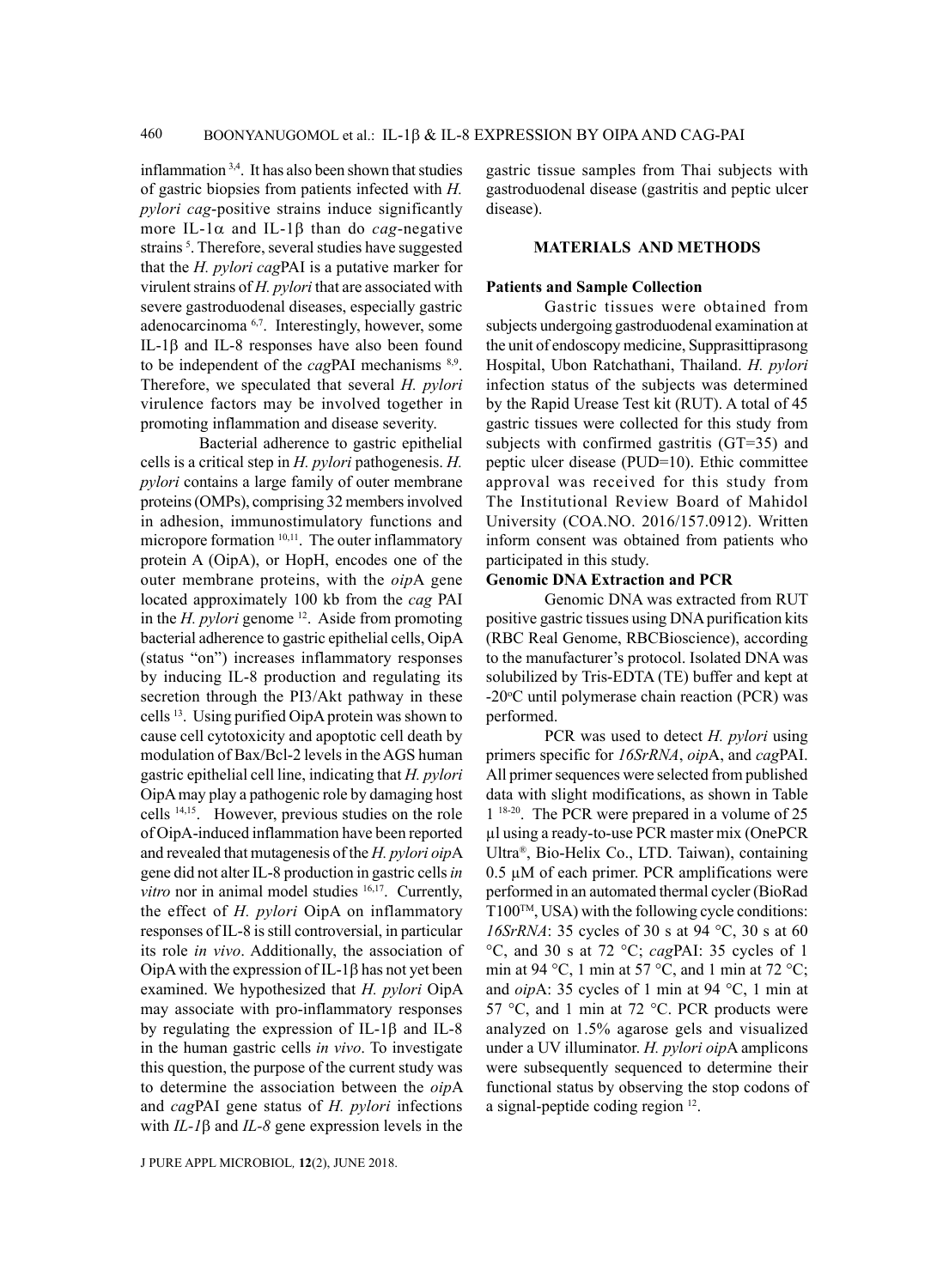## **RNA Extraction and mRNA Quantification**

Total RNA was extracted from RUT positive tissues using RiboZolTM (Amresco, VWR Company, USA), according to the manufacturer's protocol. RNA pellets were solubilized with RNAse-free distilled water. The RNA yield and quality were measured by spectrophotometer. RNA  $(1 \mu g)$  was reverse transcribed using SuperScript<sup>TM</sup> III Reverse Transcriptase (Invitrogen), as described by the manufacturer. *IL-1*β and *IL-8* gene expression were quantified by the SYBR Green assay on a ThermalCycler96® Real-time PCR (Roche Molecular Systems, Inc.) with an initial denaturation at 95°C, followed by 40 cycles of

Table 1. Primers used in the study

| Genes        | Primer sequences                |
|--------------|---------------------------------|
| 16SrRNA      | F: GCGACCTGCTGGAACATTAC         |
|              | R: CGTTAGCTGCATTACTGGAGA        |
| oipA         | F: GTTTTTGATGCATGGGATTT         |
|              | R: GTGCATCTCTTATGGCTTT          |
| cagPAI       | E: ACATTTTGGCTAAATAAACGCTG      |
|              | R: TCTCCATGTTGCCATTATGCT        |
| IL-1 $\beta$ | F: GCACGATGCACCTGTACGAT         |
|              | R: CACCAAGCTTTTTTGCTGTGAGT      |
| $II - 8$     | F: ACTGAGAGTGATTGAGAGTGGAC      |
|              | R: AACCCTCTGCACCCAGTTTTC        |
|              | 18SrRNA F: CGGCGACGACCCATTCGAAC |
|              | R: GAATCGAACCCTGATTCCCCGTC      |

95°C for 30 s and 60°C for 30 sec, and normalized to *18SrRNA*. The primer sequences for *IL-*1β, *IL-8* and *18SrRNA* genes are listed in Table 1<sup>21,22</sup>. Gene expression levels were quantified using the ∆∆CT-method.

# **Data Analysis**

All data were performed using GraphPad Prism software (version 5.0) and significance evaluated with the Student's *t*-test. A value of *p* < 0.05 was considered statistically significant.

## **RESULTS**

As shown in table 2, 45 RUT positive samples were confirmed to harbor *H. pylori* infection by PCR amplification. A 401-bp PCR product, indicating the presence of the *oip*A gene, was obtained in 16 (35.56%) of these subjects. No significant differences between the gastritis and PUD were detected. Subsequently, the *oip*A functional status ("on" / "off") was determined by PCR-based sequencing. We found that in 15 of 16 (93.75%) subjects, the *oip*A status was "on".

The *cag*PAI-positive samples was found 68.89% (31/45) of gastric tissues of Thai gastroduodenal subjects (Table 2). The vital components of *cag*PAI, *cag*A and *cag*E, were also found in the *cag*PAI positive samples (data not shown). There were no significant differences between the gastritis and PUD. The frequency

**Table 2.** The prevalence of *oip*A and *cag*PAI genes in Thai subjects with gastroduodenal disease

| Genes                  | Patient groups      |             | Total $(n=45)$ |  |
|------------------------|---------------------|-------------|----------------|--|
|                        | Gastritis( $n=35$ ) | $PUD(n=10)$ |                |  |
| $oipA^+$               | $13(37.14\%)$       | $3(30\%)$   | $16(35.56\%)$  |  |
| $oipA+$ status on      | $12(92.31\%)$       | $3(100\%)$  | 15 (93.75%)    |  |
| $cag$ PAI <sup>+</sup> | $22(62.86\%)$       | $9(90\%)$   | 31 (68.89%)    |  |
|                        |                     |             |                |  |

**Table 3.** Distribution of *H. pylori cag*PAI and *oip*A combined genotypes in Thai subjects with gastroduodenal disease

| Gene                                                                               | Patient groups          |                     | Total $(n=45)$             |  |
|------------------------------------------------------------------------------------|-------------------------|---------------------|----------------------------|--|
| combinations                                                                       | Gastritis( $n=35$ )     | $PUD(n=10)$         |                            |  |
| $\c{a}$ gPAI / $\sin A$                                                            | 10(28.57%)              | $0(0\%)$            | 10(22.22%)                 |  |
| $\frac{c}{a}$ gPAI <sup>+</sup> / $\frac{o}{c}$<br>$\c{a}$ gPAI $\prime$ oip $A^+$ | 12 (34.29%)<br>3(8.57%) | 7(70%)<br>$1(10\%)$ | 19 (42.22%)<br>$4(8.89\%)$ |  |
| $\text{cagPAI}^+ / \text{oipA}^+$                                                  | 10 (28.57%)             | $2(20\%)$           | 12(26.67%)                 |  |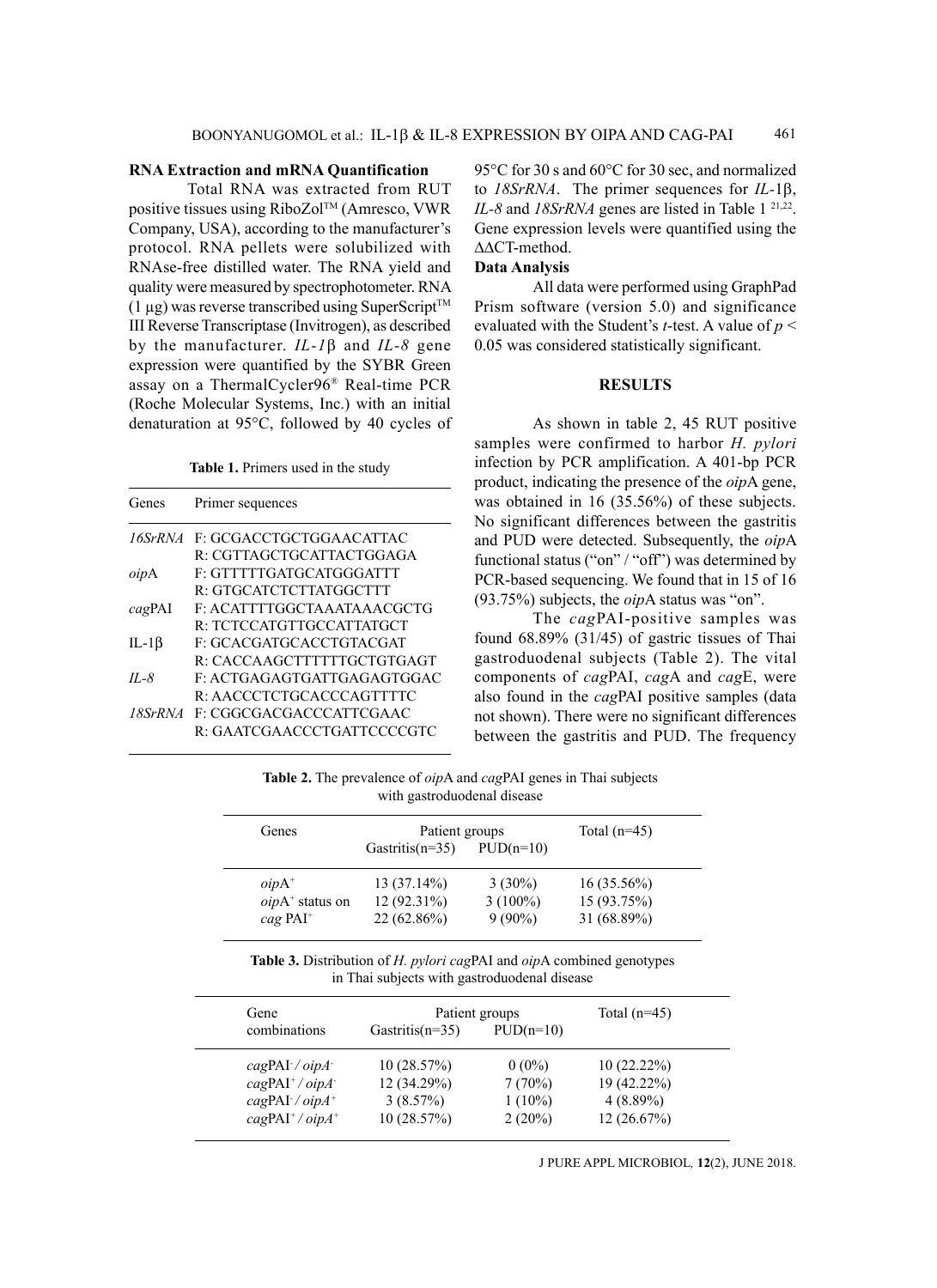distributions of the combined genotypes of *H. pylori cag*PAI and *oip*A in the 45 samples of Thai subjects are presented in table 3. We clustered a total 4 different *cag*PAI / *oip*A genotype combinations, out of which the most prevalent genotypes was *cag*PAI+ / *oip*A- , but the genotype of *cag*PAI- /*oip*A- was not found in PUD.

In order to study the association of *H. pylori oip*A and *cag*PAI genes with inflammatory responses, we determined *IL-1*β *and IL-8* gene



**Fig. 1**. *IL-1*β gene expression levels in the presence/absence of *oip*A and *cag*PAI genes in gastric tissues of subjects with gastritis (A) and PUD (B).

a significant differences when compared with double-negative *cag*PAI / *oip*A gene status (*p*<0.05).

b significant differences when compared with single-positive *oip*A, *cag*PAI gene status, or double-negative for these two genes (*p*<0.05).



**Fig. 2**. *IL-8* gene expression levels in the presence/absence of *oip*A and *cag*PAI genes in gastric tissues of subjects with gastritis (A) and PUD (B).

a significant differences when compared with double-negative *cag*PAI / *oip*A gene status (*p*<0.05). b significant differences when compared with single-positive *oip*A, *cag*PAI gene status, or double-negative for these two genes (*p*<0.05)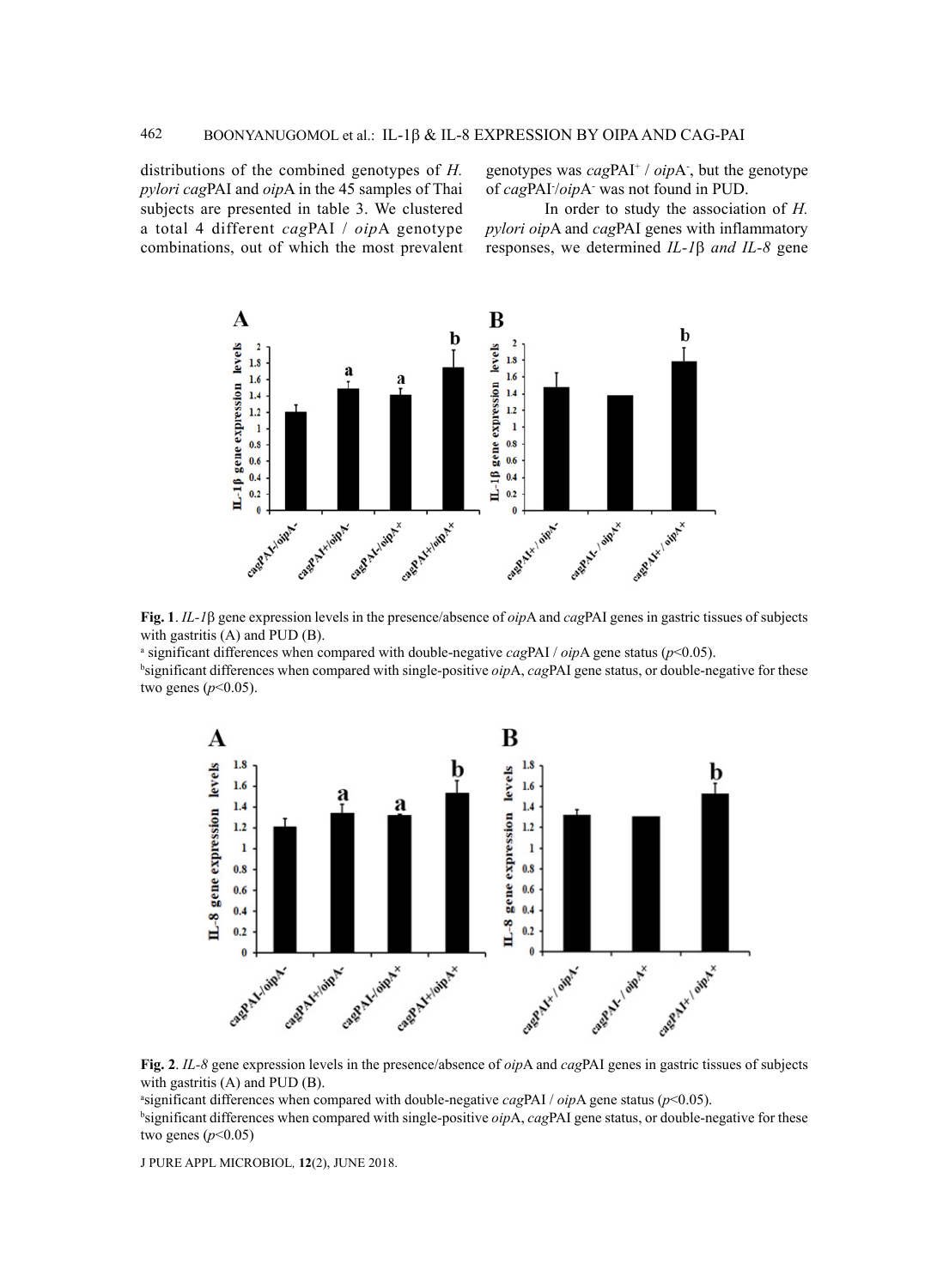expression levels in the gastric tissues of Thai subjects with gastroduodenal disease. As shown in fig. 1 and 2, *IL-1*β *and IL-8* gene expression levels in samples containing single-positive gene status of *cagPAI* (*cagPAI*<sup>+</sup>/*oipA*) were significantly higher than in those containing double-negative genes (*cag*PAI- /*oip*A- ) (*p*<0.05). Similarly, samples containing single-positive *oip*A gene status (*cag*PAI- /*oip*A+ ) were found to have significantly increased *IL-1*β and *IL-8* gene expression levels when compared with those with a double-negative gene status (*cag*PAI- /*oip*A- ) (*p*<0.05), however, the levels were slightly lower than for the *cag*PAI+ samples (cagPAI<sup>+</sup>/oipA<sup>-</sup>). Our study, only one sample carrying  $oipA$ -functional "off" status was combined with the *cag*PAI-negative samples that showed the decreasing of *IL-1*β and *IL-8* gene expression. Interestingly, we found that samples with double-positive gene status for *oip*A and *cag*PAI (*cag* PAI+ /*oip*A+ ), had higher *IL-1*β *and IL-8* levels compared with single-positive and double-negative samples. These results were consistent for subjects with gastritis and PUD.

#### **DISCUSSION**

*H. pylori* has been shown to stimulate the production of various pro-inflammatory cytokines from gastric epithelial cells 23. IL-1β is a proinflammatory cytokine that has been involved in pain, inflammation and autoimmune condition <sup>24</sup>. The biological effects of IL-1β is involved to induce expression of many cytokine genes by either initiating their transcription or stabilizing their mRNA, including tumor necrosis factor  $α$ (TNF- $\alpha$ ), IL-2, IL-6, IL-12, interferon  $\alpha$ ,  $\beta$ , and γ, granulocyte-colony stimulating factor and macrophage-colony stimulating factor 25. The *in vitro* study revealed that *H. pylori cag*A and *cag*E mutant strains showed a marked decrease in the induction of IL-1β production of human peripheral blood mononuclear cells. It was suggested that the components of *cag*PAI more frequently associated with the production of IL-1β 26 , especially *H. pylori* requires the expression of *cag*E for the full induction of IL-1, IL-12, and TNF-  $\alpha$  in the immature dendritic cells <sup>27</sup>. However, the molecular mechanisms of *H. pylori* lipopolysaccharide (LPS) and vacuolating cytotoxin A (VacA) induced IL-1β have been determined  $9,28$ . Thus, based on the previous data, we assumed that other components of *H. pylori* might be associated with the production of IL-1β.

IL-8 is also a pro-inflammatory cytokine and is well known to be a chemoattractant for neutrophils and an activator of macrophages that plays important role in pro-inflammatory responses. This chemokine is also associated with cell proliferation, migration and survival of endothelial cells, thereby potentiating the epithelial-mesenchymal transition and survival % of cancer cells, required for cancer progression  $29$ . IL-8 has been found to play a dominant role in gastric epithelial cells exposed to *H. pylori* infection and in pathological processes leading to gastroduodenal disease <sup>30</sup>. It was shown that *H. pylori* can also stimulate gastric epithelial cells to produce IL-8 through a CagAdependent mechanism. In addition to the CagA protein, bacterial cell wall components, such as peptidoglycan and heptose-1,7-bisphosphate, are also translocated via the T4SS into host epithelial cells and recognized by the nucleotide-binding oligomerization domain receptor (NOD) and the TRAF-interacting protein with forkhead-associated domain (TIFA), respectively, to inducs NF-kB activation and up-regulation of pro-inflammatory immune responses <sup>31,32</sup>. Although previous studies reported that *H. pylori cag*PAI mutant strains induced reduced levels of IL-8 secretion *in vitro*, other *H. pylori* components may also be involved <sup>33</sup>. This suggests that although the *cagPAI* may promote clinical disease, other factors important for *H. pylori* pathogenicity remain to be investigated <sup>34</sup>

Approximately 4% of the *H. pylori* genome is composed of genes encoding OMPs. Among them, OipA has emerged as another virulence factor involved in promoting PUD and gastric cancer 12. Previous *in vitro* study showed that IL-8 production was significantly reduced in epithelial cells stimulated with *H. pylori oip*A mutant strains on a *cag*-positive background, indicating the important role of OipA in IL-8 production<sup>12</sup> Conversely, OipA-positive strains on a *cag*-negative background, did not induce higher IL-8 amounts than OipA-negative strains. These results suggest that the OipA protein alone is not able to stimulate IL-8 secretion in AGS cells, but that OipA expression seems to support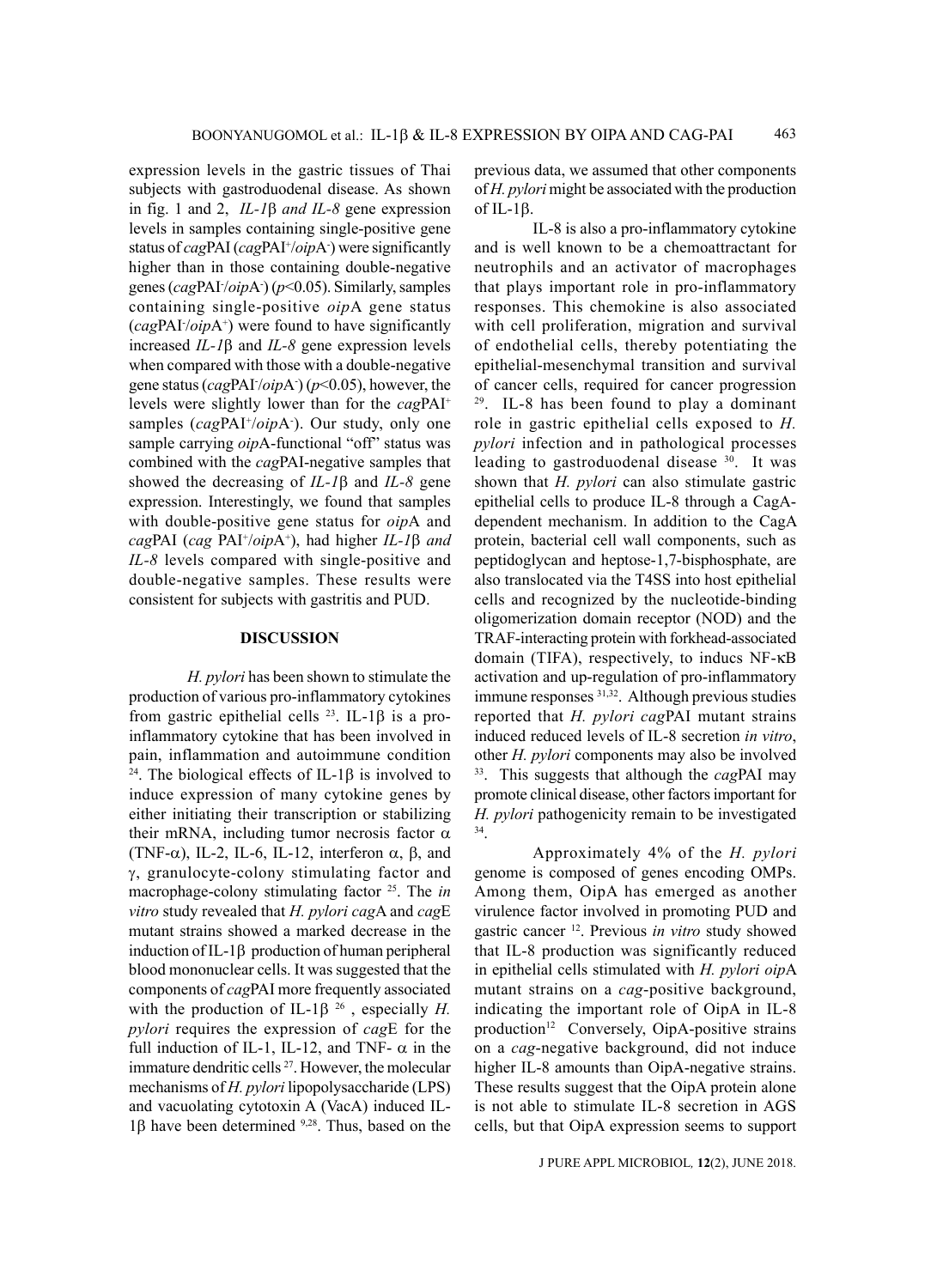Cag-induced cytokine secretion 35. However, the effect of OipA on IL-8 secretion *in vitro* might not be sufficient to explain the exact role of OipA under physiological conditions *in vivo*. Additionally, the association of OipA on the expression of IL-1β has not been extensively studied. Thus, we evaluated the association of the *oip*A gene, in the presence or absence of the *cag*PAI, on *IL-1*β and *IL-8* gene expression levels in gastric tissues of subjects with gastroduodenal disease. We found that *IL-1*β *and IL-8* gene expression levels in gastric tissues was dependent on the *cagPAI* gene (*cagPAI*<sup>+</sup>/oipA<sup>-</sup>). We also found that tissue samples positive for the *oip*A gene (*cag*PAI- /*oip*A+ ) also exhibited higher levels of *IL-1*β *and IL-8* gene expression, when compared with those double-negative for the *oip*A and *cag*PAI genes. Our data indicated that increasing levels of *IL-1*β *and IL-8* gene expression might be associated with the *oip*A gene. Additionally, the highest levels of *IL-1*β *and IL-8* gene expression were found in the tissue samples that were positive for both *oip*A and *cag*PAI, when compared to single-positive gene and double-negative genes of *oip*A and/or *cag*PAI. It is possible that the association of *oip*A and *cag*PAI might be associated with heightened levels of *IL-1*β *and IL-8* gene expression in gastric tissues. The results of the present study are consistent with the findings of previous *in vitro* studiy which showed that *H. pylori oip*A mutant bacteria displayed reduced levels of cell adherence and induced less IL-8 secretion in the AGS cell line. Furthermore, these mutant bacteria were unable to translocate CagA into gastric epithelial cells 36. Taken together, these data suggest that *H. pylori* OipA might involve in bacterial adherence leading to *IL-1*β *and IL-8* production through direct signaling and that, moreover, this OMP might cooperate with the *cag*PAI to induce inflammation.

## **CONCLUSIONS**

Our study investigate that *H. pylori oip*A gene associates with increased IL-1β expression in gastric tissues of subjects with gastroduodenal disease, as well as IL-8 expression. Our findings conclude that *IL-1*β and *IL-8* gene expression levels were dependent on the *H. pylori oip*A gene. In addition, synergistic effects of *oip*A combined with *cag*PAI have been found to associate with increased levels of *IL-1*β and *IL-8* gene expression.

J PURE APPL MICROBIOl*,* **12**(2), June 2018.

These data suggest that OipA might be an important *H. pylori* virulence factor associated with inflammation. However, the molecular mechanisms of *oip*A-induced *IL-1*β expression should be further determined.

## **ACKNOWLEDGEMENTS**

This study was supported by the grant of Thailand research Fund (MRG5980069). We kindly thank the staff at Endoscopy Medicine, Sapprasittiprasong Hospital, for gastric tissue collection. We acknowledge Dr. Richard L. Ferrero (Hudson Institute of Medical Research) for review and English editing. Finally, we would like to thank Central Laboratory, Amnat Charoen Campus, Mahidol University, for the instruments used in this study.

## **REFERENCES**

- 1. NIH Consensus Conference. *Helicobacter pylori* in peptic ulcer disease. NIH Consensus Development Panel on *Helicobacter pylori* in Peptic Ulcer Disease. *JAMA* 1994;**272**(1):65-69.
- 2. Noach LA, Bosma NB, Jansen J, Hoek FJ, van Deventer SJ, Tytgat GN. Mucosal tumor necrosis factor-alpha, interleukin-1 beta, and interleukin-8 production in patients with *Helicobacter pylori* infection. *Scand J Gastroenterol* 1994;**29**(5):425- 429.
- 3. Kusters JG, van Vliet AH, Kuipers EJ. Pathogenesis of *Helicobacter pylori* infection. *Clin Microbiol Rev* 2006;**19**(3):449-490.
- 4. Tegtmeyer N, Lind J, Schmid B, Backert S. *Helicobacter pylori* CagL Y58/E59 mutation turns-off type IV secretion-dependent delivery of CagA into host cells. *PLoS One* 2014;**9**(6):e97782.
- 5. Peek RM, Jr., Miller GG, Tham KT, Perez-Perez GI, Zhao X, Atherton JC, *et al*. Heightened inflammatory response and cytokine expression *in vivo* to *cag*A+ *Helicobacter pylori* strains. *Lab Invest* 1995;**73**(6):760-770.
- 6. Figura N, Guglielmetti P, Rossolini A, Barberi A, Cusi G, Musmanno RA, *et al*. Cytotoxin production by *Campylobacter pylori* strains isolated from patients with peptic ulcers and from patients with chronic gastritis only. *J Clin Microbiol* 1989;**27**(1):225-226.
- 7. Blaser MJ, Perez-Perez GI, Kleanthous H, Cover TL, Peek RM, Chyou PH, *et al*. Infection with *Helicobacter pylori* strains possessing *cag*A is associated with an increased risk of developing adenocarcinoma of the stomach. *Cancer Res*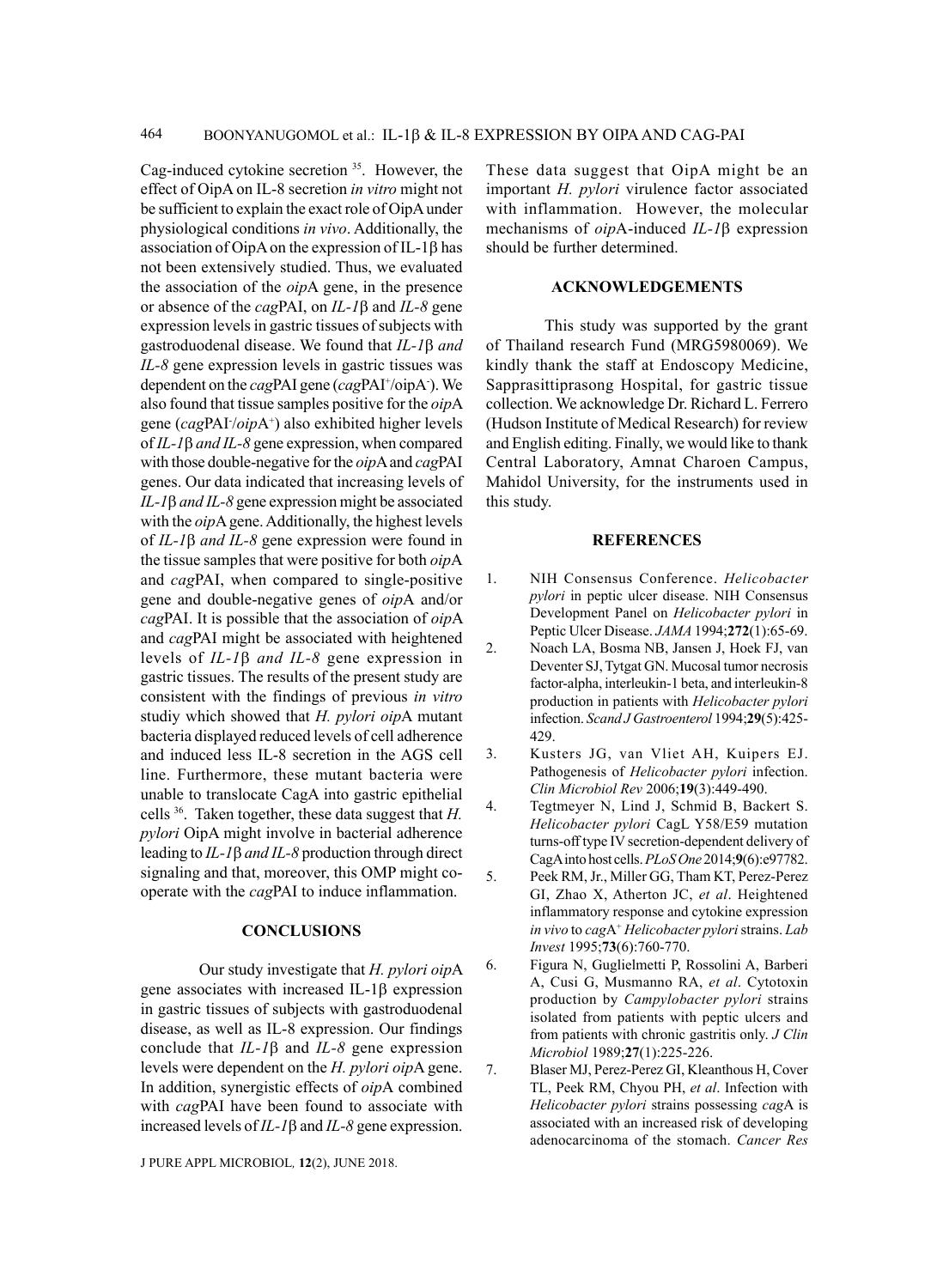1995;**55**(10):2111-2115.

- 8. Beswick EJ, Bland DA, Suarez G, Barrera CA, Fan X, Reyes VE. *Helicobacter pylori* binds to CD74 on gastric epithelial cells and stimulates interleukin-8 production. *Infect Immun* 2005;**73**(5):2736-2743.
- 9. Luo JJ, Li CY, Liu S, Yu W, Tang SY, Cai HL, *et al*. Overexpression of *Helicobacter pylori* VacA N-terminal fragment induces proinflammatory cytokine expression and apoptosis in human monocytic cell line through activation of NFkappaB. *Can J Microbiol* 2013;**59**(8):523-533.
- 10. Tomb JF, White O, Kerlavage AR, Clayton RA, Sutton GG, Fleischmann RD, *et al*. The complete genome sequence of the gastric pathogen *Helicobacter pylori*. *Nature* 1997;**388**(6642):539- 547.
- 11. Alm RA, Bina J, Andrews BM, Doig P, Hancock RE, Trust TJ. Comparative genomics of *Helicobacter pylori*: analysis of the outer membrane protein families. *Infect Immun*  2000;**68**(7):4155-4168.
- 12. Yamaoka Y, Kwon DH, Graham DY. A M(r) 34,000 proinflammatory outer membrane protein (oipA) of *Helicobacter pylori*. *Proc Natl Acad Sci U S A* 2000;**97**(13):7533-7538.
- 13. Tabassam FH, Graham DY, Yamaoka Y. *Helicobacter pylori*-associated regulation of forkhead transcription factors FoxO1/3a in human gastric cells. *Helicobacter* 2012;**17**(3):193-202.
- 14. Teymournejad O, Mobarez AM, Hassan ZM, Noori S, Moazzeni SM, Khoramabadi N. Cloning, Expression, Purification and Toxicity Evaluation of *Helicobacter pylori* Outer Inflammatory Protein A. *Indian J Microbiol*  2013;**53**(4):391-394.
- 15. Teymournejad O, Mobarez AM, Hassan ZM, Talebi Bezmin Abadi A. Binding of the *Helicobacter pylori* OipA causes apoptosis of host cells via modulation of Bax/Bcl-2 levels. *Sci Rep* 2017;**7**(1):8036.
- 16. Dossumbekova A, Prinz C, Mages J, Lang R, Kusters JG, Van Vliet AH, *et al*. *Helicobacter pylori* HopH (OipA) and bacterial pathogenicity: genetic and functional genomic analysis of hopH gene polymorphisms. *J Infect Dis*  2006;**194**(10):1346-1355.
- 17. Franco AT, Johnston E, Krishna U, Yamaoka Y, Israel DA, Nagy TA, *et al*. Regulation of gastric carcinogenesis by **Helicobacter pylori** virulence factors. *Cancer Res* 2008;**68**(2):379-87.
- 18. Gramley WA, Asghar A, Frierson HF, Jr., Powell SM. Detection of *Helicobacter pylori* DNA in fecal samples from infected individuals. *J Clin Microbiol* 1999;**37**(7):2236-2240.
- 19. Kauser F, Hussain MA, Ahmed I, Ahmad N,

Habeeb A, Khan AA, *et al*. Comparing genomes of *Helicobacter pylori* strains from the highaltitude desert of Ladakh, India. *J Clin Microbiol*  2005;**43**(4):1538-1545.

- 20. Akopyants NS, Clifton SW, Kersulyte D, Crabtree JE, Youree BE, Reece CA, *et al*. Analyses of the cag pathogenicity island of *Helicobacter pylori*. *Mol Microbiol* 1998;**28**(1):37-53.
- 21. Tsai KW, Lai HT, Tsai TC, Wu YC, Yang YT, Chen KY, *et al*. Difference in the regulation of IL-8 expression induced by uropathogenic *E. coli* between two kinds of urinary tract epithelial cells. *J Biomed Sci* 2009;**16**:91.
- 22. Bhat IA, Naykoo NA, Qasim I, Ganie FA, Yousuf Q, Bhat BA, *et al*. Association of interleukin 1 beta (IL-1beta) polymorphism with mRNA expression and risk of non small cell lung cancer. *Meta Gene* 2014;**2**:123-133.
- 23. Maekawa T, Kinoshita Y, Matsushima Y, Okada A, Fukui H, Waki S, *et al*. *Helicobacter pylori* induces proinflammatory cytokines and major histocompatibility complex class II antigen in mouse gastric epithelial cells. *J Lab Clin Med*  1997;**130**(4):442-449.
- 24. Ren K, Torres R. Role of interleukin-1beta during pain and inflammation. *Brain Res Rev*  2009;**60**(1):57-64.
- 25. El-Omar EM. The importance of interleukin 1beta in *Helicobacter pylori* associated disease. *Gut* 2001;**48**(6):743-747.
- 26. Khamri W, Walker MM, Clark P, Atherton JC, Thursz MR, Bamford KB, *et al*. *Helicobacter pylori* stimulates dendritic cells to induce interleukin-17 expression from CD4+ T lymphocytes. *Infect Immun* 2010;**78**(2):845-853.
- 27. Galgani M, Busiello I, Censini S, Zappacosta S, Racioppi L, Zarrilli R. *Helicobacter pylori* induces apoptosis of human monocytes but not monocyte-derived dendritic cells: role of the *cag* pathogenicity island. *Infect Immun*  2004;**72**(8):4480-4485.
- 28. Basak C, Pathak SK, Bhattacharyya A, Mandal D, Pathak S, Kundu M. NF-kappaB- and C/EBPbeta-driven interleukin-1beta gene expression and PAK1-mediated caspase-1 activation play essential roles in interleukin-1beta release from *Helicobacter pylori* lipopolysaccharide-stimulated macrophages. *J Biol Chem* 2005;**280**(6):4279-4288.
- 29. Yuan A, Chen JJ, Yao PL, Yang PC. The role of interleukin-8 in cancer cells and microenvironment interaction. *Front Biosci*  2005;**10**:853-865.
- 30. Crabtree JE, Wyatt JI, Trejdosiewicz LK, Peichl P, Nichols PH, Ramsay N, *et al*. Interleukin-8 expression in *Helicobacter pylori* infected,